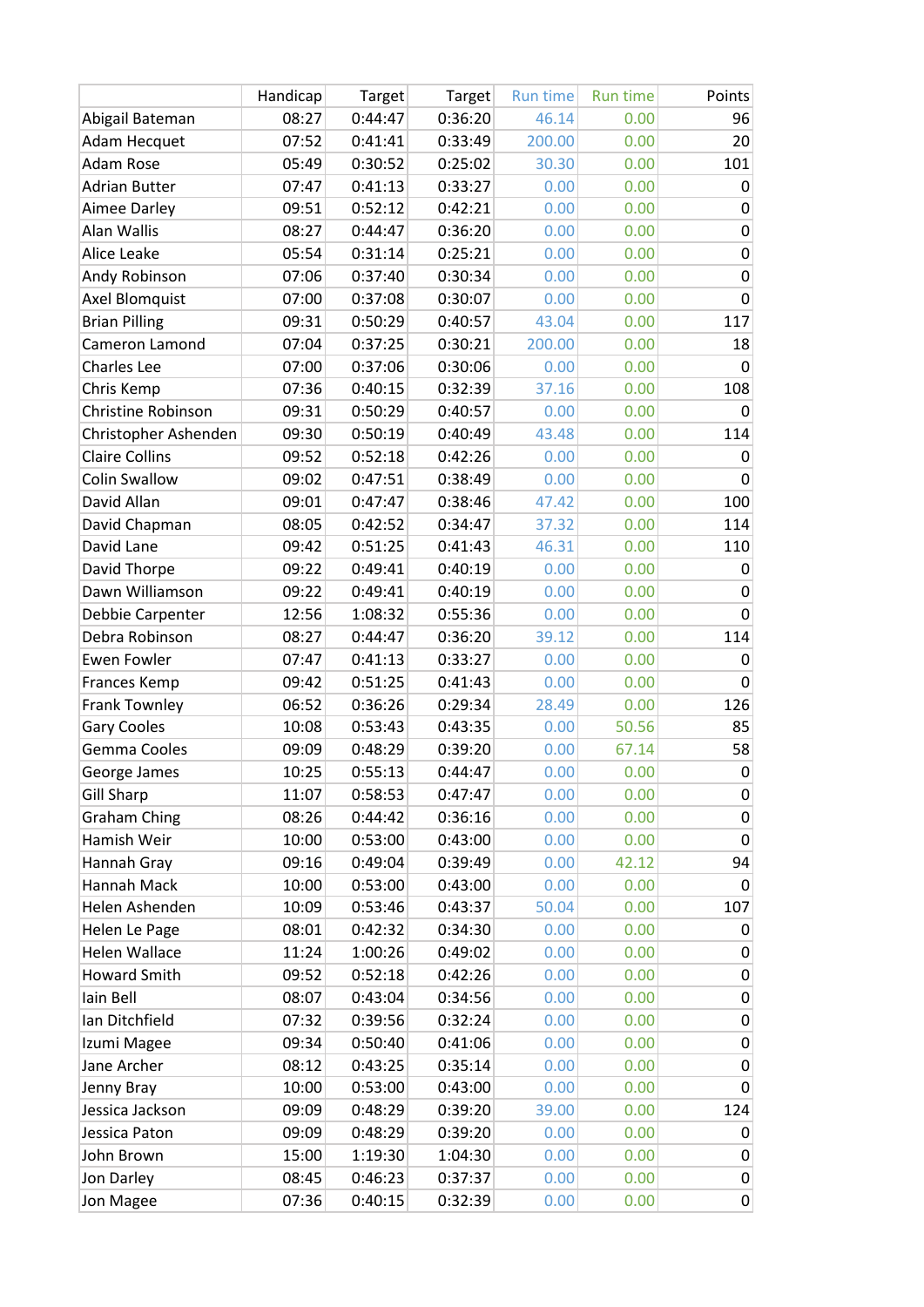| Jon Paton               | 08:00 | 0:42:24 | 0:34:24 | 38.12  | 0.00  | 110         |
|-------------------------|-------|---------|---------|--------|-------|-------------|
| Jonah Rose              | 06:33 | 0:34:42 | 0:28:09 | 0.00   | 34.32 | 81          |
| Jonathan Gurd           | 08:09 | 0:43:12 | 0:35:03 | 0.00   | 0.00  | 0           |
| Jonathan Johns          | 09:43 | 0:51:32 | 0:41:48 | 0.00   | 0.00  | 0           |
| Julie Leppard           | 11:52 | 1:02:53 | 0:51:01 | 0.00   | 0.00  | 0           |
| Katherine Bett          | 07:09 | 0:37:51 | 0:30:43 | 0.00   | 0.00  | 0           |
| Katie Clarke            | 08:33 | 0:45:20 | 0:36:47 | 41.24  | 0.00  | 109         |
| Keith Belsey            | 07:19 | 0:38:47 | 0:31:28 | 0.00   | 0.00  | 0           |
| Laurence Townley        | 05:37 | 0:29:47 | 0:24:10 | 27.38  | 0.00  | 107         |
| Leanora Adds            | 08:39 | 0:45:48 | 0:37:10 | 0.00   | 0.00  | 0           |
| Linda Cairns            | 11:07 | 0:58:53 | 0:47:47 | 0.00   | 46.24 | 102         |
| Louie Malatesta         | 08:49 | 0:46:46 | 0:37:56 | 200.00 | 0.00  | 23          |
| Louise Weir             | 10:52 | 0:57:37 | 0:46:44 | 0.00   | 0.00  | 0           |
| Lucy Paton              | 08:49 | 0:46:46 | 0:37:56 | 42.03  | 0.00  | 111         |
| Malcolm Scott           | 10:00 | 0:53:00 | 0:43:00 | 0.00   | 0.00  | 0           |
| Marcus Bateman          | 09:22 | 0:49:41 | 0:40:19 | 46.28  | 0.00  | 106         |
| Mark Howell             | 08:45 | 0:46:23 | 0:37:37 | 41.27  | 0.00  | 111         |
| Martha Paton            | 06:42 | 0:35:33 | 0:28:50 | 0.00   | 0.00  | $\mathbf 0$ |
| Martin Jackson          | 09:22 | 0:49:41 | 0:40:19 | 64.09  | 0.00  | 77          |
| Martin Kensett          | 08:01 | 0:42:32 | 0:34:30 | 0.00   | 0.00  | 0           |
| <b>Matthew Grant</b>    | 06:49 | 0:36:08 | 0:29:19 | 0.00   | 0.00  | 0           |
| Matthew Jones           | 08:20 | 0:44:10 | 0:35:50 | 0.00   | 0.00  | $\pmb{0}$   |
| Megan Bett              | 07:45 | 0:41:03 | 0:33:19 | 0.00   | 0.00  | 0           |
| Mel Slade               | 06:37 | 0:35:05 | 0:28:28 | 0.00   | 0.00  | 0           |
| Michael Thorpe          | 08:45 | 0:46:23 | 0:37:37 | 0.00   | 0.00  | 0           |
| Mike Bray               | 10:00 | 0:53:00 | 0:43:00 | 48.00  | 0.00  | 110         |
| Murray Weir             | 08:32 | 0:45:15 | 0:36:42 | 0.00   | 0.00  | 0           |
| Nick Hale               | 06:37 | 0:35:05 | 0:28:28 | 0.00   | 0.00  | 0           |
| <b>Nick Marett</b>      | 06:23 | 0:33:50 | 0:27:27 | 0.00   | 0.00  | 0           |
| <b>Nigel Parish</b>     | 10:16 | 0:54:27 | 0:44:11 | 68.51  | 0.00  | 79          |
| Ollie Smith             | 07:19 | 0:38:47 | 0:31:28 | 0.00   | 0.00  | 0           |
| Paul Bloch              | 10:00 | 0:53:00 | 0:43:00 | 0.00   | 0.00  | 0           |
| Paul Emmerson           | 10:43 | 0:56:47 | 0:46:04 | 0.00   | 0.00  | 0           |
| Paul Fox                | 07:09 | 0:37:51 | 0:30:43 | 0.00   | 0.00  | $\pmb{0}$   |
| Paul Martin             | 07:19 | 0:38:47 | 0:31:28 | 0.00   | 0.00  | 0           |
| Pete Jones              | 06:48 | 0:36:05 | 0:29:16 | 31.44  | 0.00  | 113         |
| Peter Daplyn            | 05:47 | 0:30:41 | 0:24:54 | 0.00   | 0.00  | 0           |
| Peter Smith             | 09:44 | 0:51:37 | 0:41:53 | 0.00   | 0.00  | 0           |
| Philip Gristwood        | 08:44 | 0:46:16 | 0:37:32 | 49.02  | 0.00  | 94          |
| <b>Richard Barrett</b>  | 05:26 | 0:28:47 | 0:23:21 | 0.00   | 0.00  | 0           |
| <b>Richard Eldridge</b> | 10:00 | 0:53:00 | 0:43:00 | 0.00   | 0.00  | 0           |
| Robert Leppard          | 11:22 | 1:00:14 | 0:48:52 | 0.00   | 67.40 | 72          |
| <b>Robert Thorpe</b>    | 08:37 | 0:45:41 | 0:37:04 | 0.00   | 0.00  | 0           |
| Ross Maclagan           | 06:44 | 0:35:44 | 0:28:59 | 0.00   | 0.00  | 0           |
| <b>Ruth Holmes</b>      | 05:54 | 0:31:14 | 0:25:21 | 0.00   | 0.00  | 0           |
| Sam Anderson            | 06:30 | 0:34:27 | 0:27:57 | 0.00   | 0.00  | 0           |
| Sandra Board            | 10:25 | 0:55:13 | 0:44:47 | 0.00   | 0.00  | 0           |
| Sara Jones              | 09:52 | 0:52:18 | 0:42:26 | 0.00   | 0.00  | 0           |
| Sarah Darley            | 11:32 | 1:01:09 | 0:49:37 | 0.00   | 0.00  | 0           |
| Sarah Francis           | 08:13 | 0:43:34 | 0:35:21 | 0.00   | 34.11 | 103         |